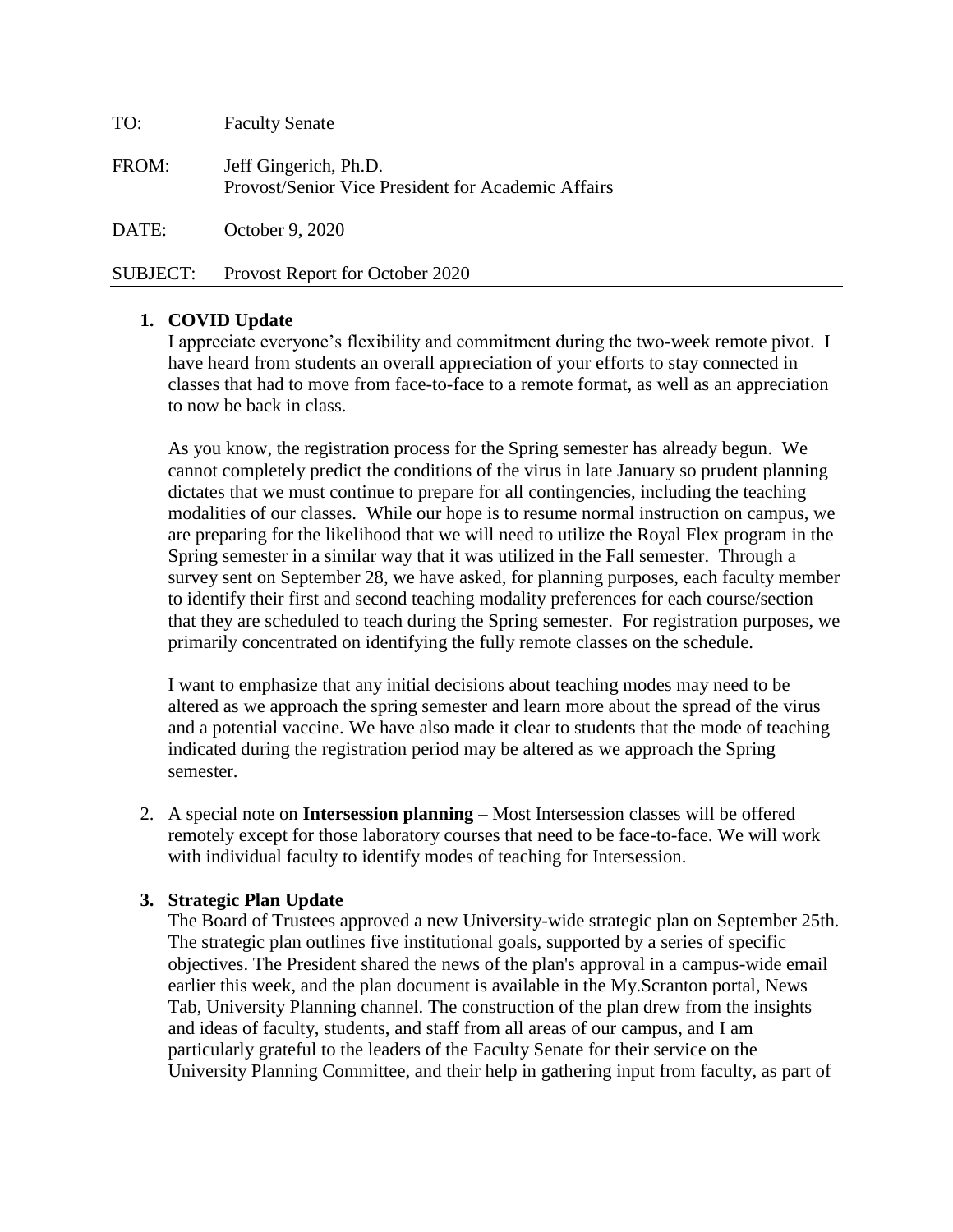this process. As always, Kate Yerkes has provided excellent leadership in shepherding this plan to completion.

In the weeks ahead, the [www.scranton.edu/strategicplan](http://www.scranton.edu/strategicplan) site will be updated with information about the new plan, including resources regarding implementation and how we will monitor and communicate the plan's progress and impact. We know that members of the University community will embrace the plan in creative ways. Faculty are particularly invited and encouraged to consider how they can support the plan in ways unique to their disciplines and areas of expertise. Each of the three colleges and the Weinberg Library will be likewise considering their important roles in supporting the plan as they review and update college-level plans, and updated guidance to academic chairpersons about incorporating the new plan into academic department Annual Reports will be forthcoming shortly.

The plan includes specific goals regarding several of our current academic priorities review of general education, the role of the humanities in academics campus-wide, and expanding and supporting diversity and inclusion. As was the case in the plan's construction, the success of the implementation process will rely on the contributions of all members of the University community. I call upon all members of the faculty to contribute as they are able to these priorities.

#### **4. Admissions Update**

One of the most important enrollment numbers for us is the full-time first-year undergraduate class. As you can see below, this years, class came in at 895. While this is much lower than previous years and below our budgeted goals, many other institutions experienced an even larger decrease in first-year enrollment. Kudos to our admissions team and to all of the faculty who helped to support undergraduate admissions for this accomplishment within a very challenging environment.

Please see submitted report for full undergraduate admissions update.

#### **5. Retention**

We all should be very proud of our retention numbers this year. Our first year-retention percentage increased 1.2% over the previous year. This was 2.4% above two years ago. It is very difficult for any college or university to raise their first-year retention numbers more than one percent in any normal year, but to do this in the midst of a pandemic is truly remarkable. I know that faculty efforts to support students was a big part of this increase. Special thanks to Julie Ferguson and the entire Retention Committee for their intentional work over the past two years to increase communication and support to help our students return. Nick Truncale began his new role as Director of Student Retention and Completion this summer and we are already seeing the positive impact of this position through increased data analysis and coordination of communication. Great work.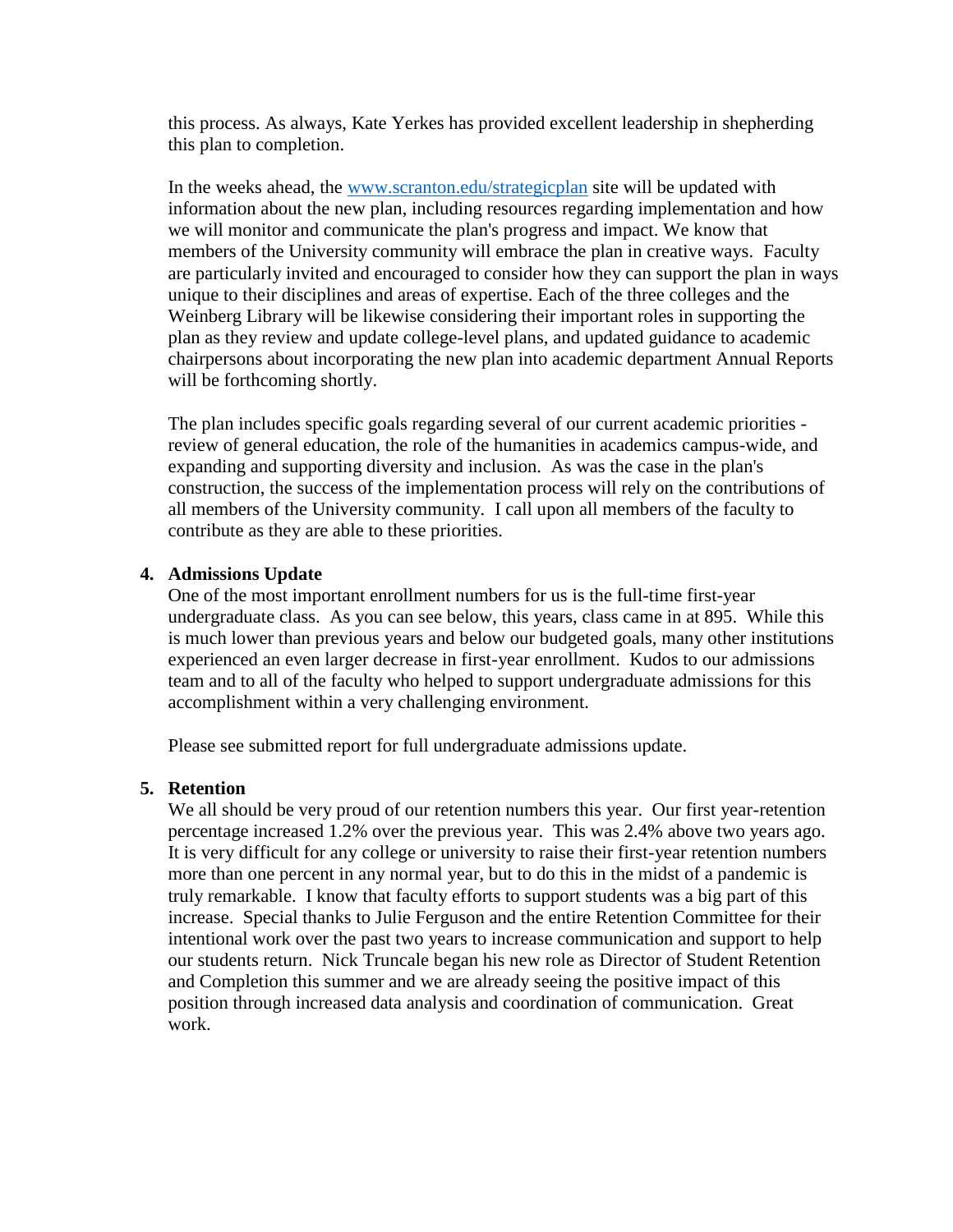

### Retention





#### **6. Center for Teaching and Learning Excellence report**

Please see submitted report on mid-semester tutoring services, writing center and accommodations from the CTLE.

#### **7. Rank and Tenure**

A virtual meeting to inform faculty of the rank and tenure policies and procedures was held on September 17, including a demonstration of the electronic process for submitting rank and tenure applications. Twenty-one faculty have applied for tenure and/or promotion for 2020-2021 review. Ten faculty are applying for promotion to full professor, seven for associate professor, two for tenure and promotion to associate and two for tenure.

Due to the COVID pandemic, FAC and FPC have also signed a Memo of Understanding to use an electronic process for the 2020-2021 annual evaluations of non-tenured tenure track faculty. Directions have been sent to all faculty being evaluated as well as eligible voting faculty.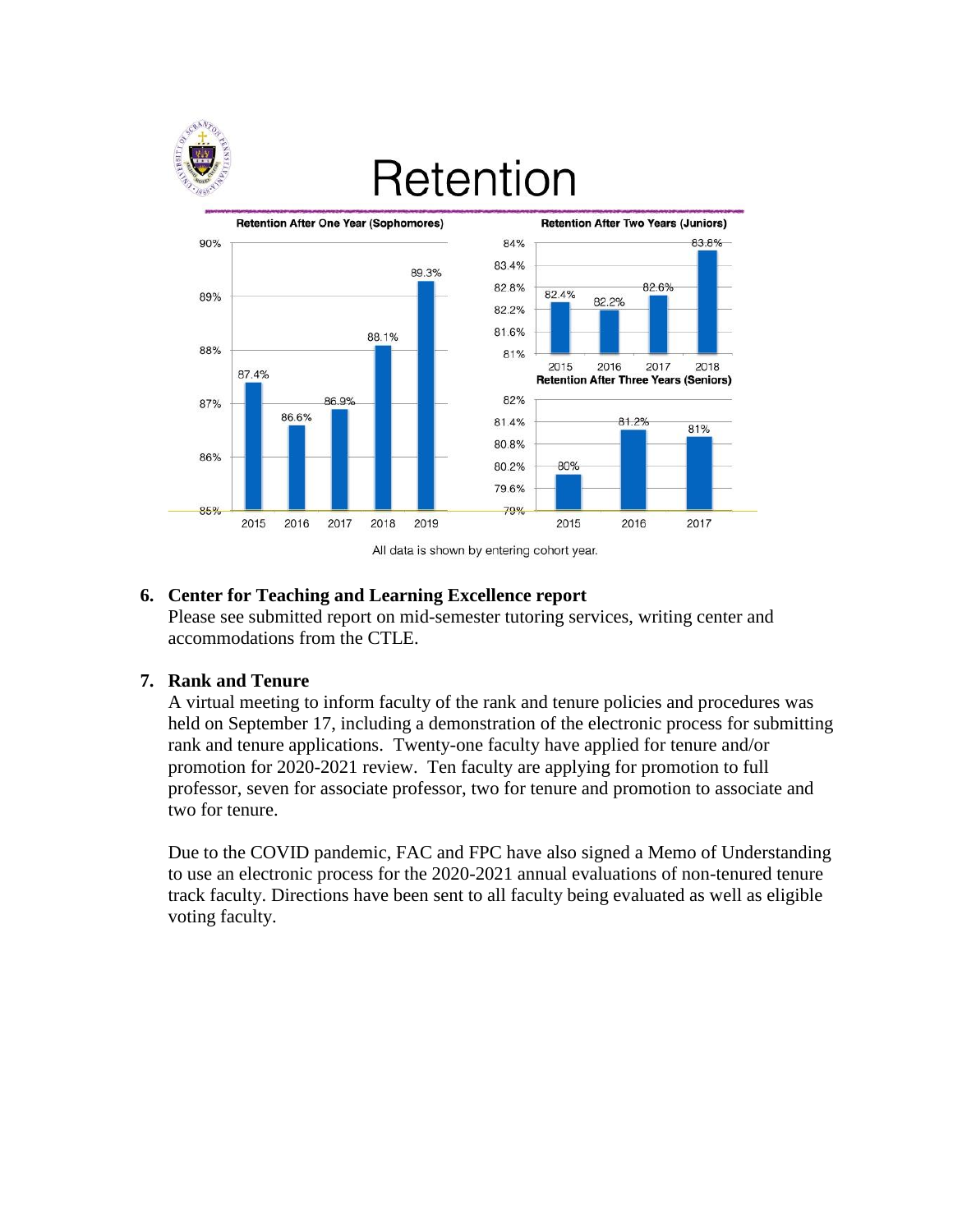| 8. Curriculum Update<br>I have approved the following curriculum proposals: |                    |
|-----------------------------------------------------------------------------|--------------------|
| <b>New Course</b>                                                           | <b>Date Posted</b> |
| SE 518: Software Security                                                   | 9/4/20             |
| <b>ENLT 275: Latinx Literature</b>                                          | 8/24/20            |
| <b>New Program</b>                                                          |                    |
| Applied Behavior Analysis Minor                                             | 6/2/20             |
| <b>Course Deletion</b>                                                      |                    |
| <b>ENLT 251: Borderlands Writing</b>                                        | 8/24/20            |
|                                                                             |                    |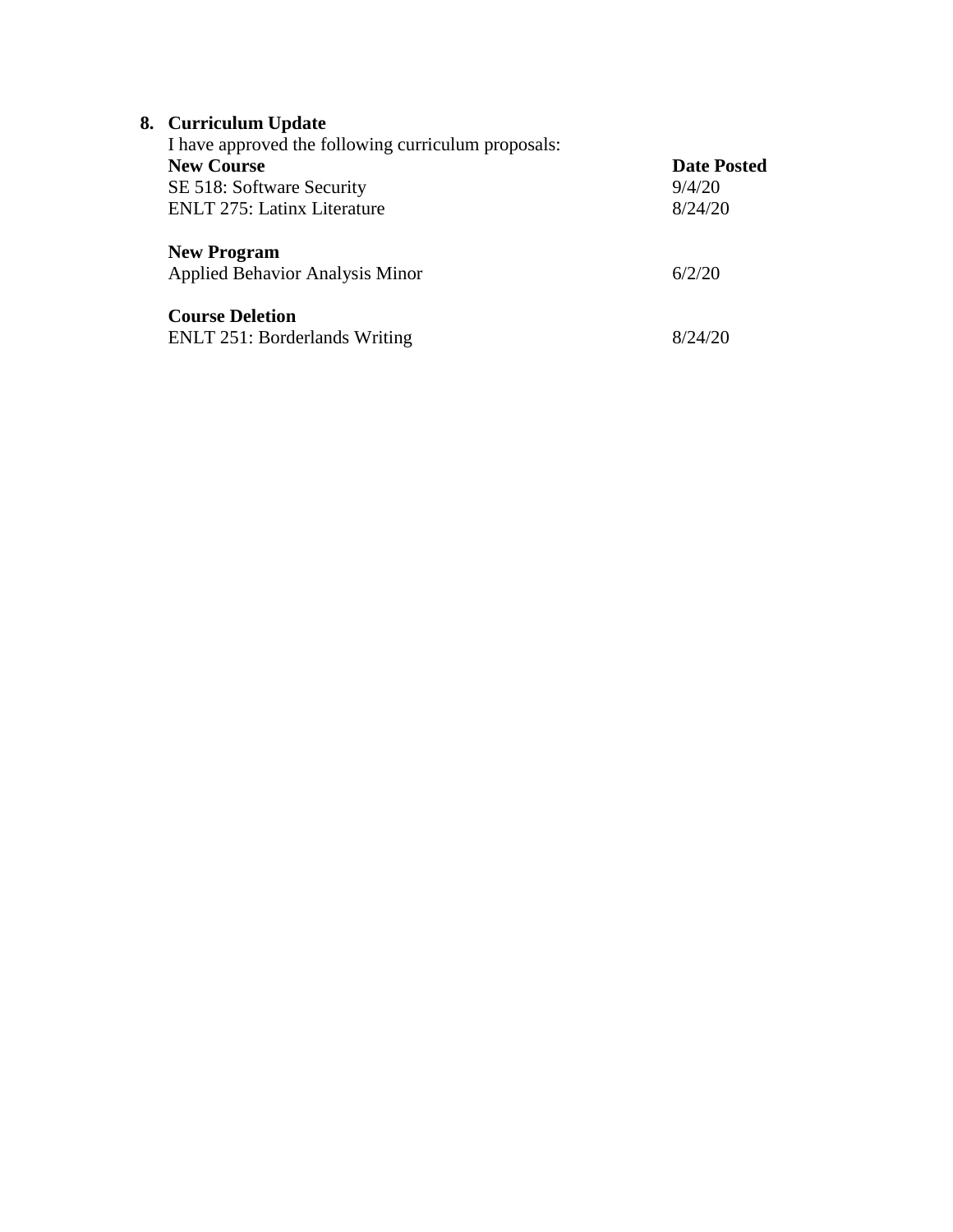## **Tutoring Services, the Writing Center, & Accommodations**

Summary of Services for Fall 2020

Through week 8 of the semester August 17 – October 8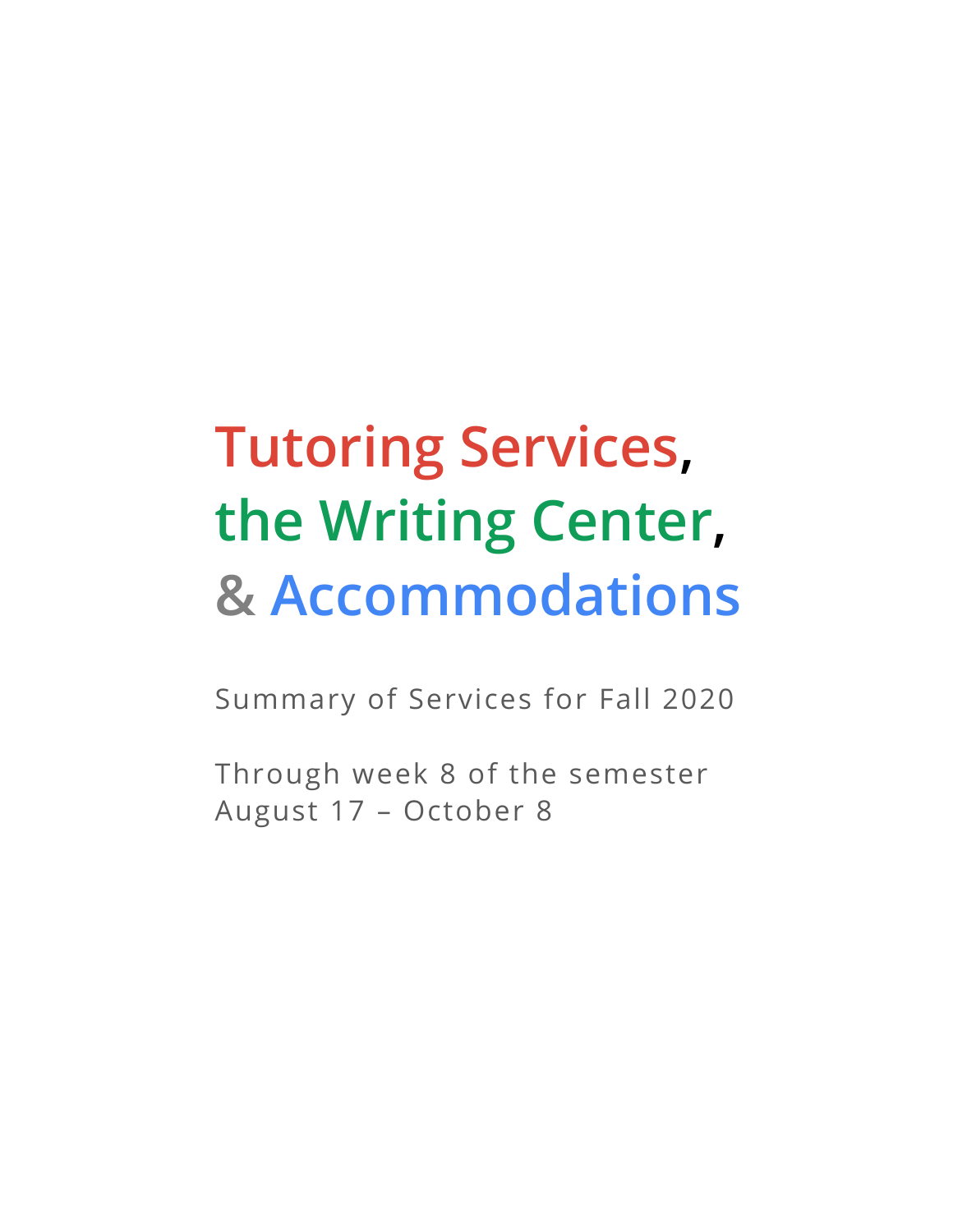### **Peer Tutor Requests by Class**

|                                      | <b>FALL</b><br>2018 | <b>FALL</b><br>2019 | <b>FALL</b><br>2020 | <b>Most</b><br>requested                                 |
|--------------------------------------|---------------------|---------------------|---------------------|----------------------------------------------------------|
| Freshmen<br>(45.6% of requests)      | 708<br>requests     | 686<br>requests     | 431<br>requests     | <b>BIOL: 128</b><br><b>CHEM: 125</b><br><b>MATH: 75</b>  |
| <b>Sophs</b><br>(23.8% of requests)  | 488<br>requests     | 405<br>requests     | 225<br>requests     | <b>MATH: 40</b><br><b>CHEM: 38</b><br><b>PHYS: 27</b>    |
| Juniors<br>(21.4% of requests)       | 238<br>requests     | 295<br>requests     | 202<br>requests     | <b>NURS: 43</b><br><b>PHYS: 29</b><br>OT: 26             |
| <b>Seniors</b><br>(8.6% of requests) | 92<br>requests      | 112<br>requests     | 81<br>requests      | OT: 15<br><b>CHEM: 15</b><br><b>BIOL: 12</b>             |
| <b>TOTALS</b>                        | 1534<br>requests    | 1507<br>requests    | 945<br>requests     | <b>CHEM: 203</b><br><b>BIOL: 164</b><br><b>MATH: 132</b> |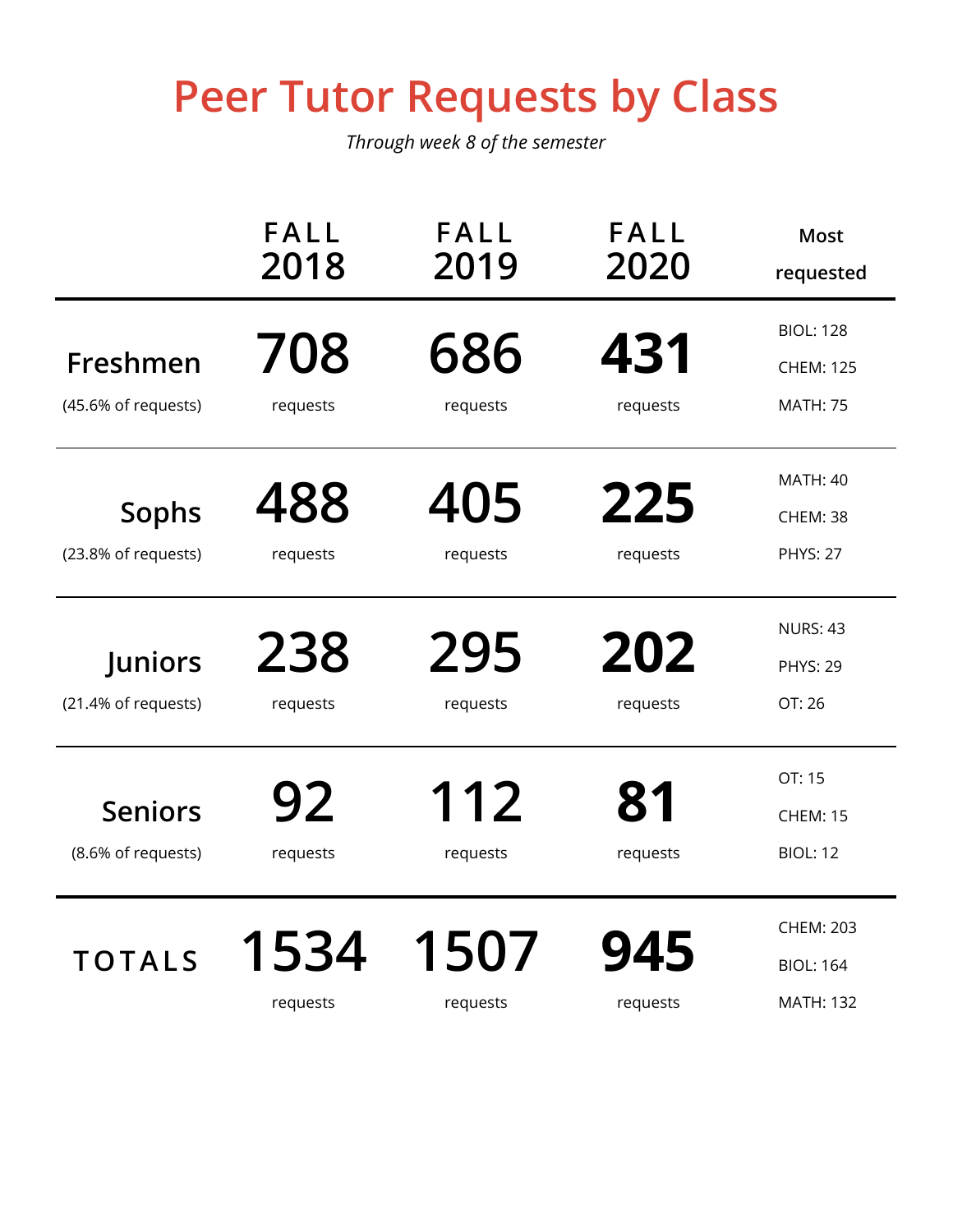### **Number of Distinct Students Requesting Tutoring**

|                | FALL<br>2018               | FALL<br>2019               | <b>FALL</b><br>2020 |                            |
|----------------|----------------------------|----------------------------|---------------------|----------------------------|
| Freshmen       | 369                        | 372                        | 271                 | 24.9% of                   |
|                | students                   | students                   | students            | all freshmen               |
| <b>Sophs</b>   | 275                        | 244                        | 135                 | 14.5% of                   |
|                | students                   | students                   | students            | all sophomores             |
| Juniors        | 140                        | 174                        | 118                 | 14.8% of                   |
|                | students                   | students                   | students            | all juniors                |
| <b>Seniors</b> | 63                         | 79                         | 43                  | $5.1\%$ of                 |
|                | students                   | students                   | students            | all seniors                |
| <b>TOTALS</b>  | 847<br>students<br>(22.5%) | 869<br>students<br>(22.8%) | 567<br>students     | 15.5% of<br>all undergrads |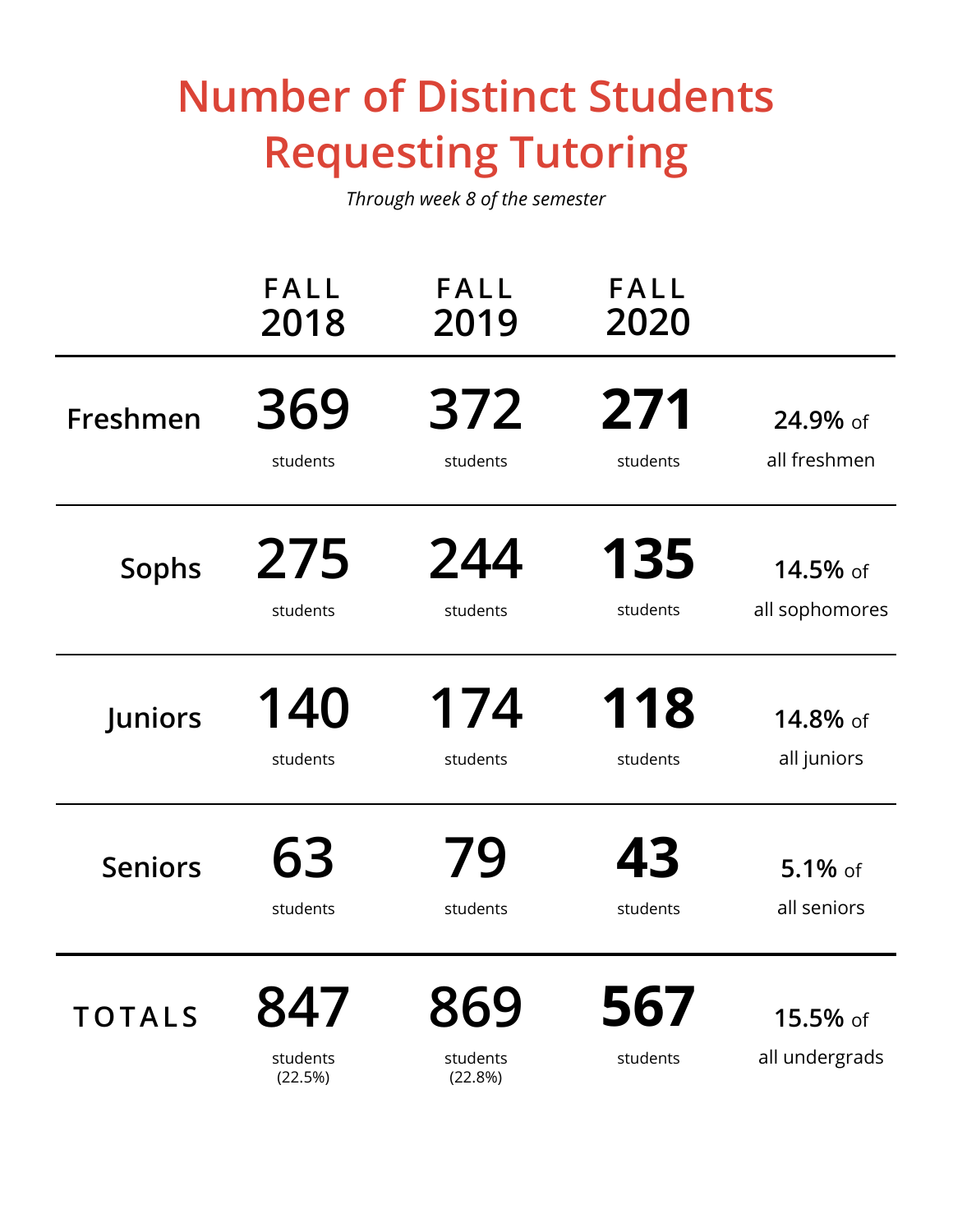### **The Big Three**

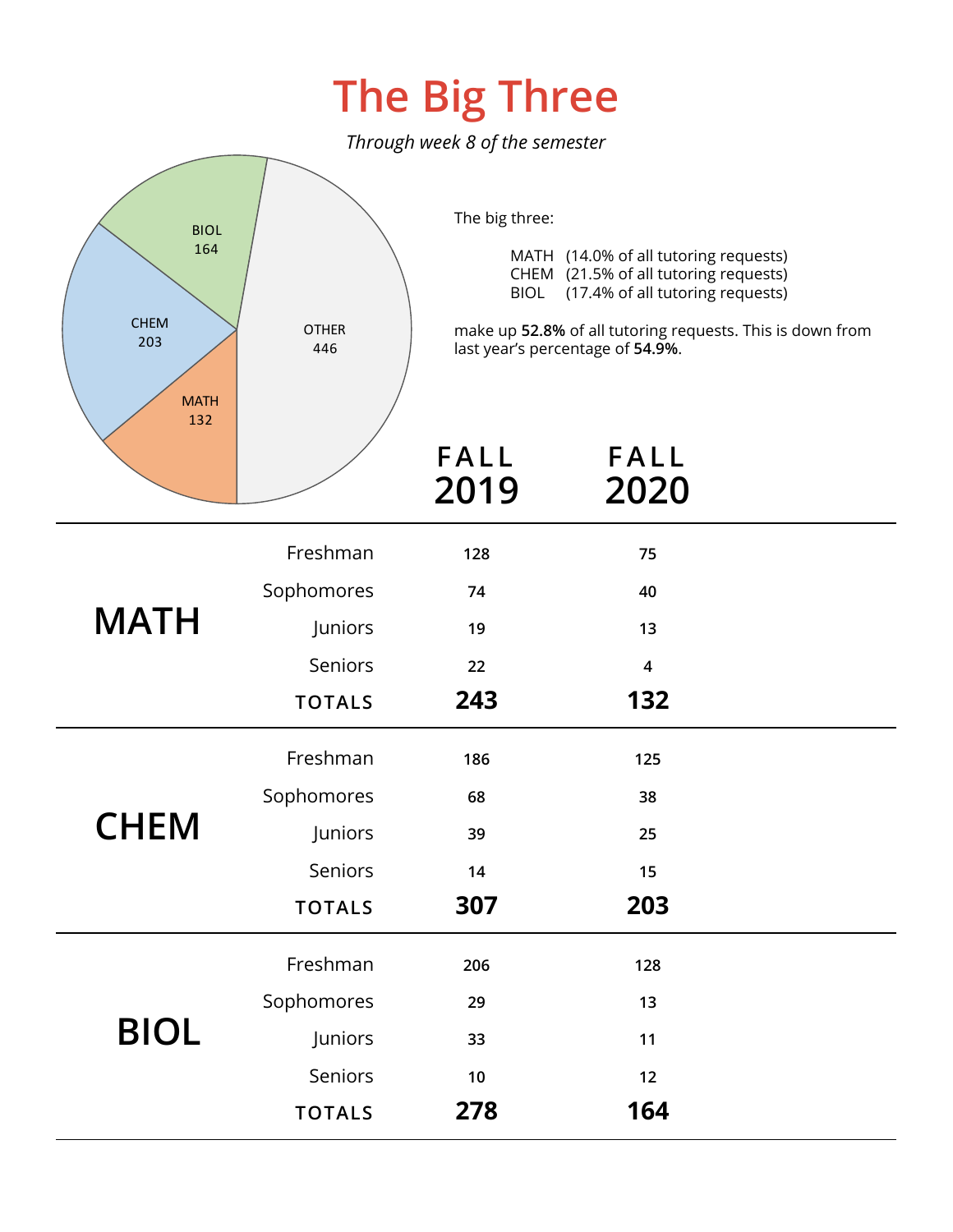### **Number of Students Visiting the Writing Center**

|                     | <b>FALL</b><br>2018 | <b>FALL</b><br>2019 | <b>FALL</b><br>2020 |  |
|---------------------|---------------------|---------------------|---------------------|--|
| Freshmen            | 164                 | 128                 | 137                 |  |
| (64.3% of visitors) | visitors            | visitors            | visitors            |  |
| <b>Sophs</b>        | 53                  | 40                  | 20                  |  |
| (9.4% of visitors)  | visitors            | visitors            | visitors            |  |
| Juniors             | 21                  | 31                  | 11                  |  |
| (5.2% of visitors)  | visitors            | visitors            | visitors            |  |
| <b>Seniors</b>      | 14                  | 21                  | 11                  |  |
| (5.2% of visitors)  | visitors            | visitors            | visitors            |  |
| Grads               | 17                  | 28                  | 34                  |  |
| (16.0% of visitors) | visitors            | visitors            | visitors            |  |
| <b>TOTALS</b>       | 269<br>visitors     | 248<br>visitors     | 213<br>visitors     |  |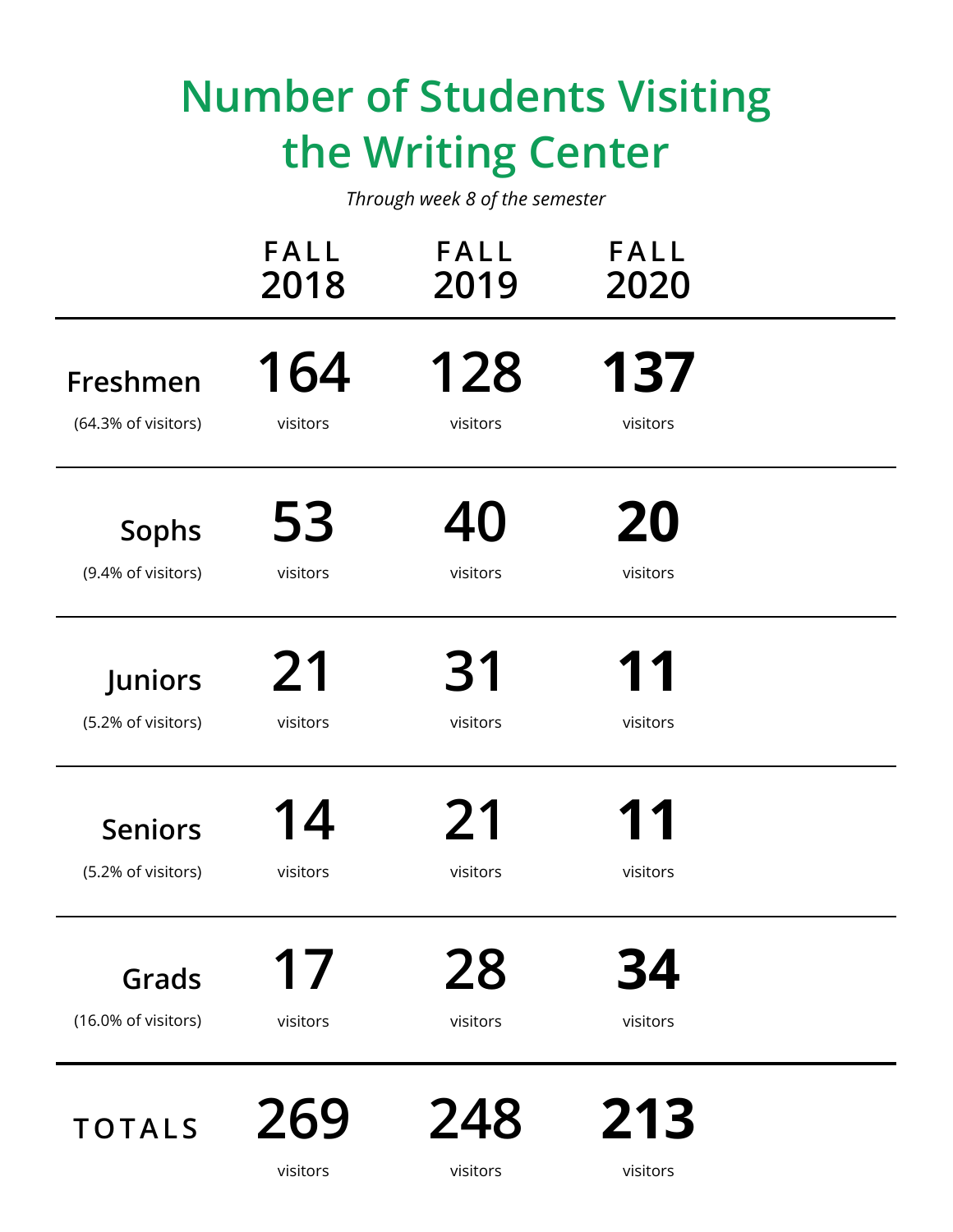### **Number of Consultations Held in the Writing Center**

| <b>FALL</b><br>2019 | FALL<br>2020  | Subjects generating the<br>most consultations                    |
|---------------------|---------------|------------------------------------------------------------------|
| 498                 | 386           | WRTG: 125 consultations (32.4%)<br>NURS: 38 consultations (9.8%) |
| consultations       | consultations | ENLT: 22 consultations (5.7%)                                    |
|                     |               | PHIL: 19 consultations (4.9%)<br>T/RS: 15 consultations (3.9%)   |
|                     |               |                                                                  |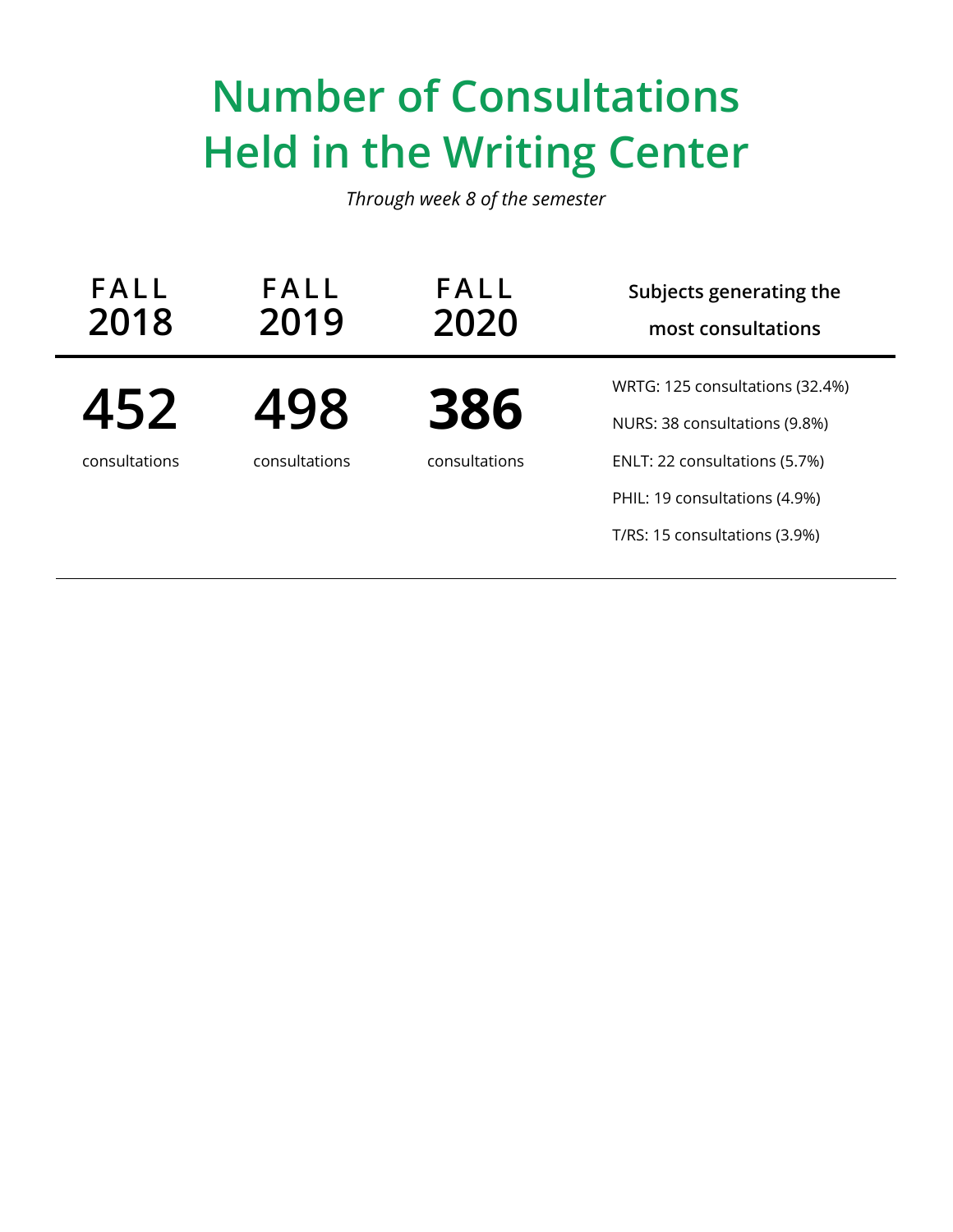#### **Number of Exams Administered**

*Through week 8 of the semester*





### **Students Receiving Accommodations**

|                                                   | FALL<br>2017 | FALL<br>2018 | <b>FALL</b><br>2019 |
|---------------------------------------------------|--------------|--------------|---------------------|
| Number of students<br>receiving accommodations    | 187          | 197          | <b>200</b>          |
| Number of students<br>eligible for accommodations | 248          | 272          | 280                 |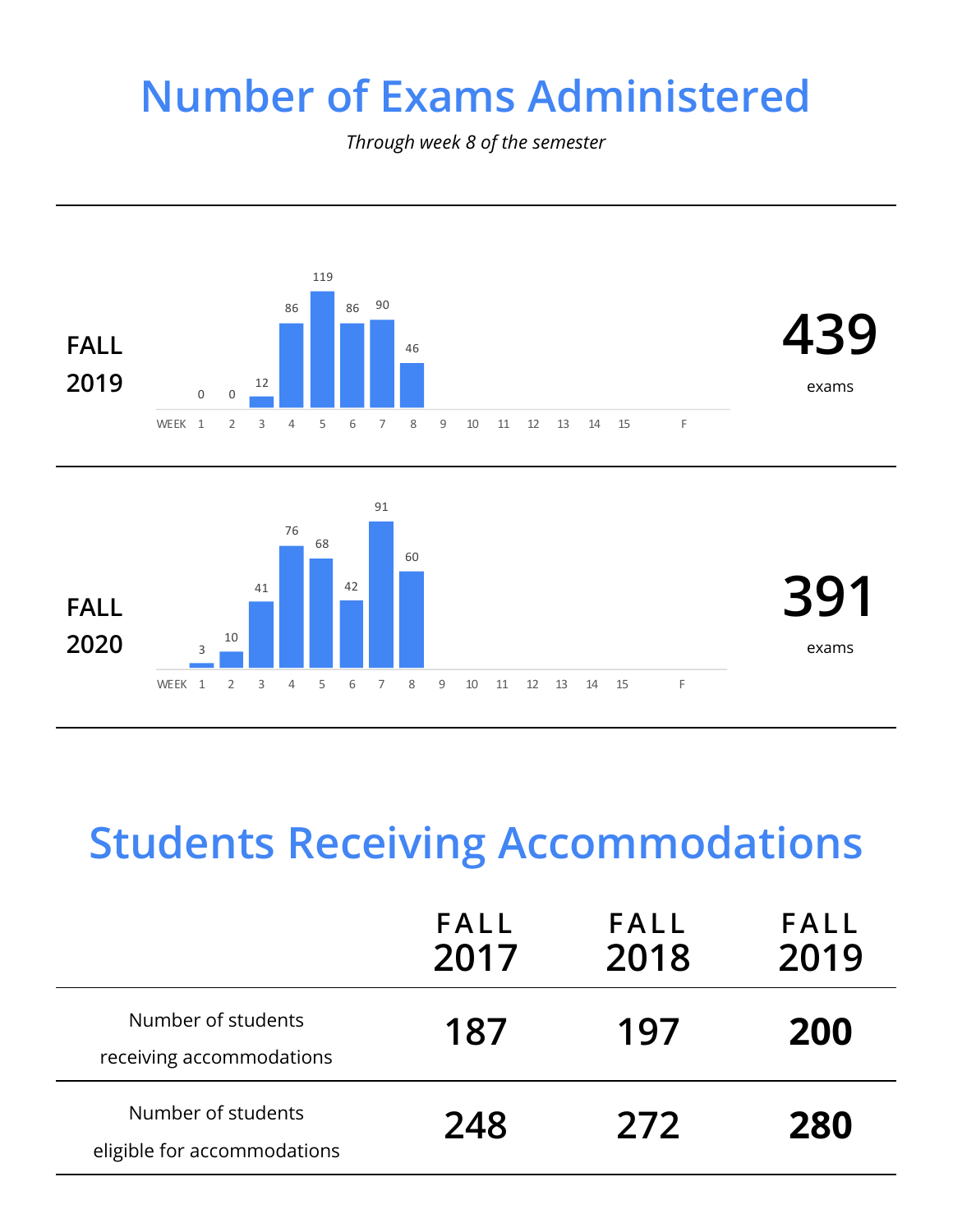

## Board of Trustees Faculty Senate

## Admissions Update

 $\frac{1}{\sqrt{2}}$ October 2020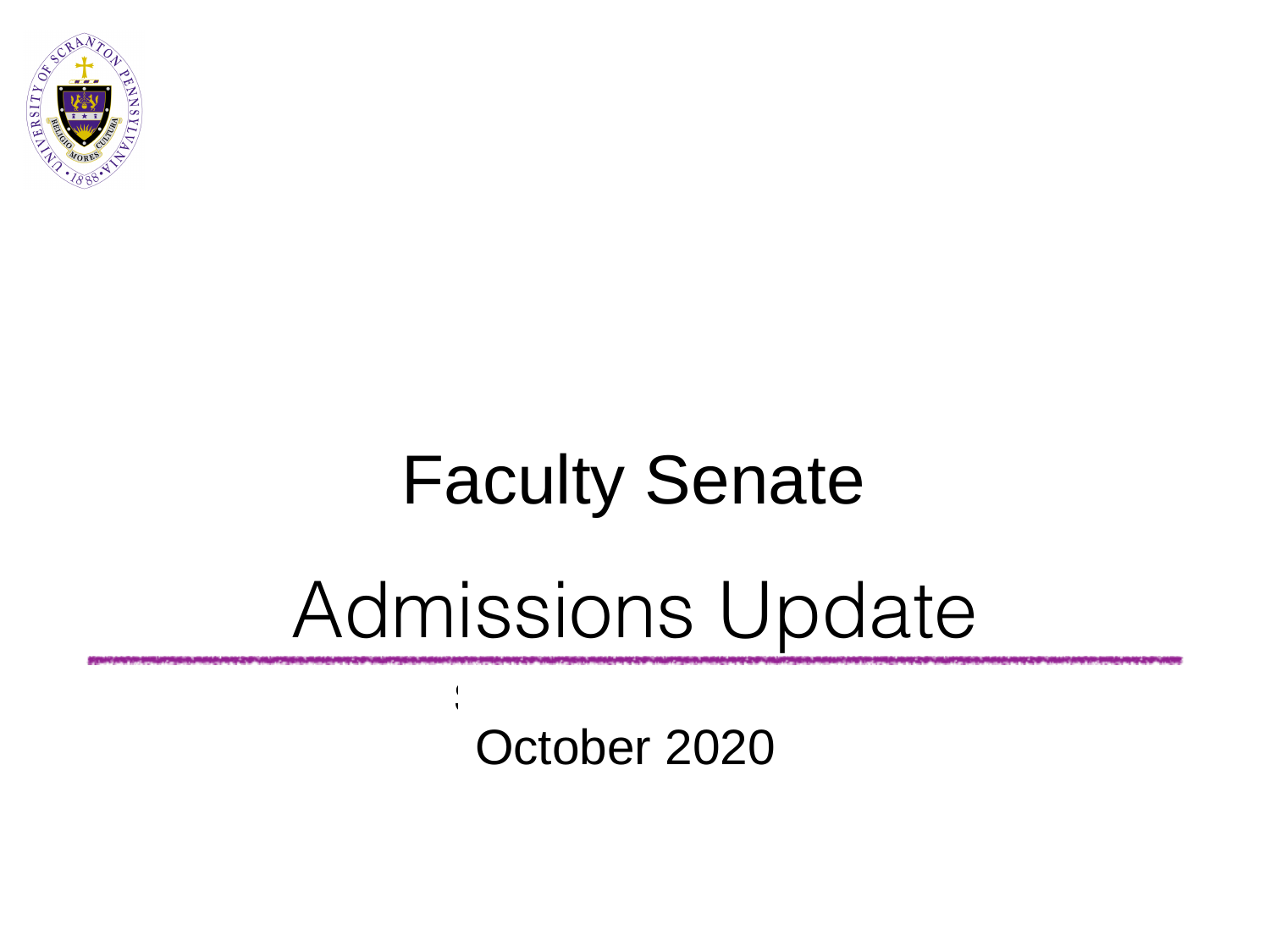

# Class of 2024

| <b>Fall Admissions</b><br><b>Numbers</b> | 2016   | 2017   | 2018  | 2019  | 2020  | <b>AVG</b> |
|------------------------------------------|--------|--------|-------|-------|-------|------------|
| Applications                             | 10,114 | 10,002 | 9,968 | 9543  | 9123  | 9750       |
| Acceptances                              | 7,540  | 7,480  | 7,296 | 7285  | 7329  | 7386       |
| <b>Accept Rate</b>                       | 75%    | 75%    | 73%   | 76%   | 80%   | 76%        |
| Deposits                                 | 1,091  | 974    | 1,013 | 1064  | 963   | 1021       |
| Withdrawals                              | 80     | 67     | 59    | 59    | 69    | 67         |
| Melt                                     | 7.3%   | 6.9%   | 5.8%  | 5.5%  | 7.1%  | 6.5%       |
| <b>Net Deposits</b>                      | 1,011  | 907    | 953   | 1005  | 895   | 954        |
| Yield                                    | 13.4%  | 12.1%  | 13.1% | 13.8% | 12.2% | 12.9%      |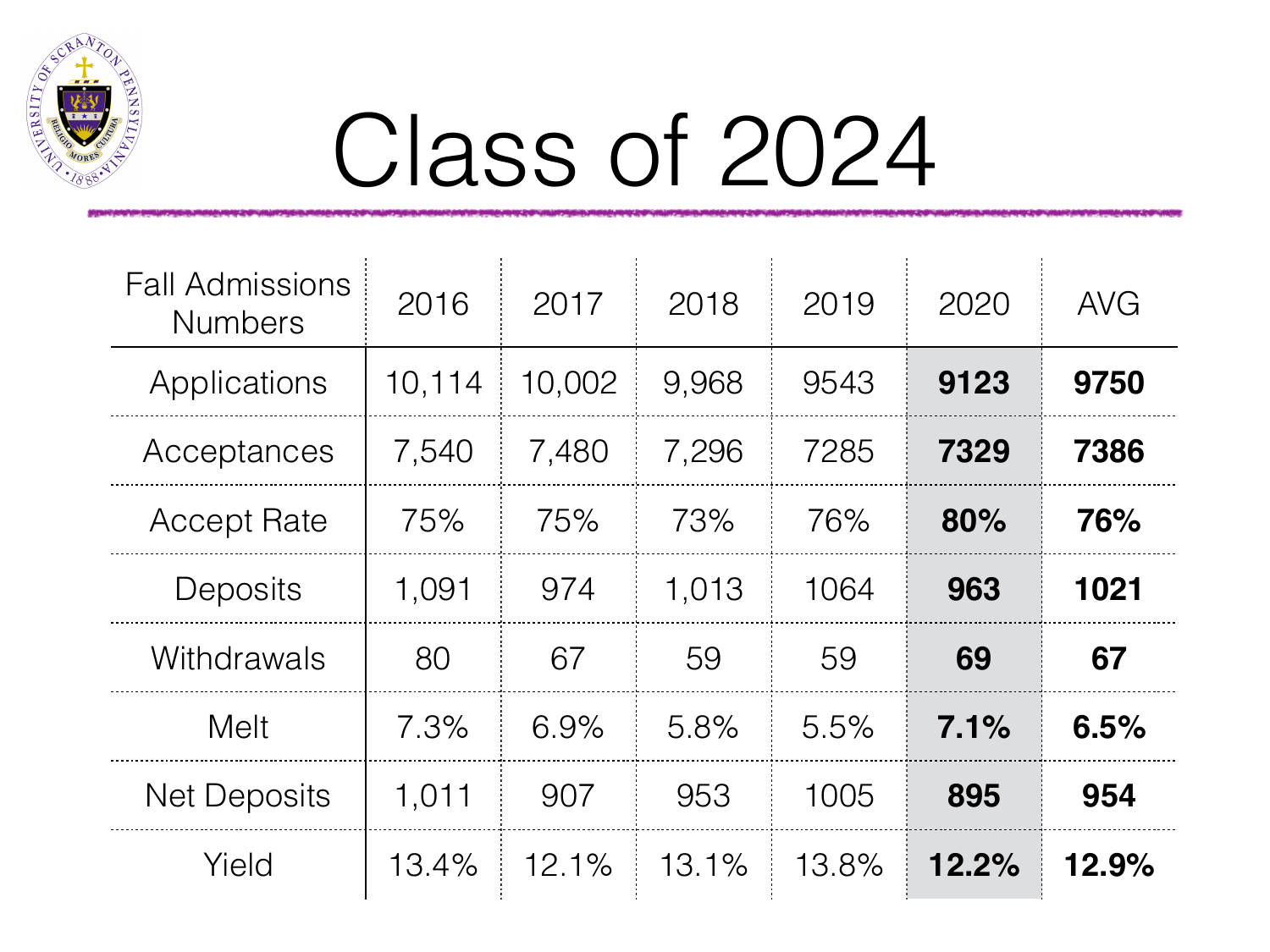

# Gender & Ethnicity

| Gender & Ethnicity       | 2016          | 2017          | 2018          | 2019          | 2020       |
|--------------------------|---------------|---------------|---------------|---------------|------------|
| Female                   | 571           | 524           | 549           | 584           | 541        |
| Male                     | 440           | 383           | 404           | 421           | 354        |
| Ratio                    | 56% to<br>44% | 58% to<br>42% | 58% to<br>42% | 58% to<br>42% | 60% to 40% |
| <b>Students of Color</b> | 19%           | 17%           | 20%           | 22%           | 22%        |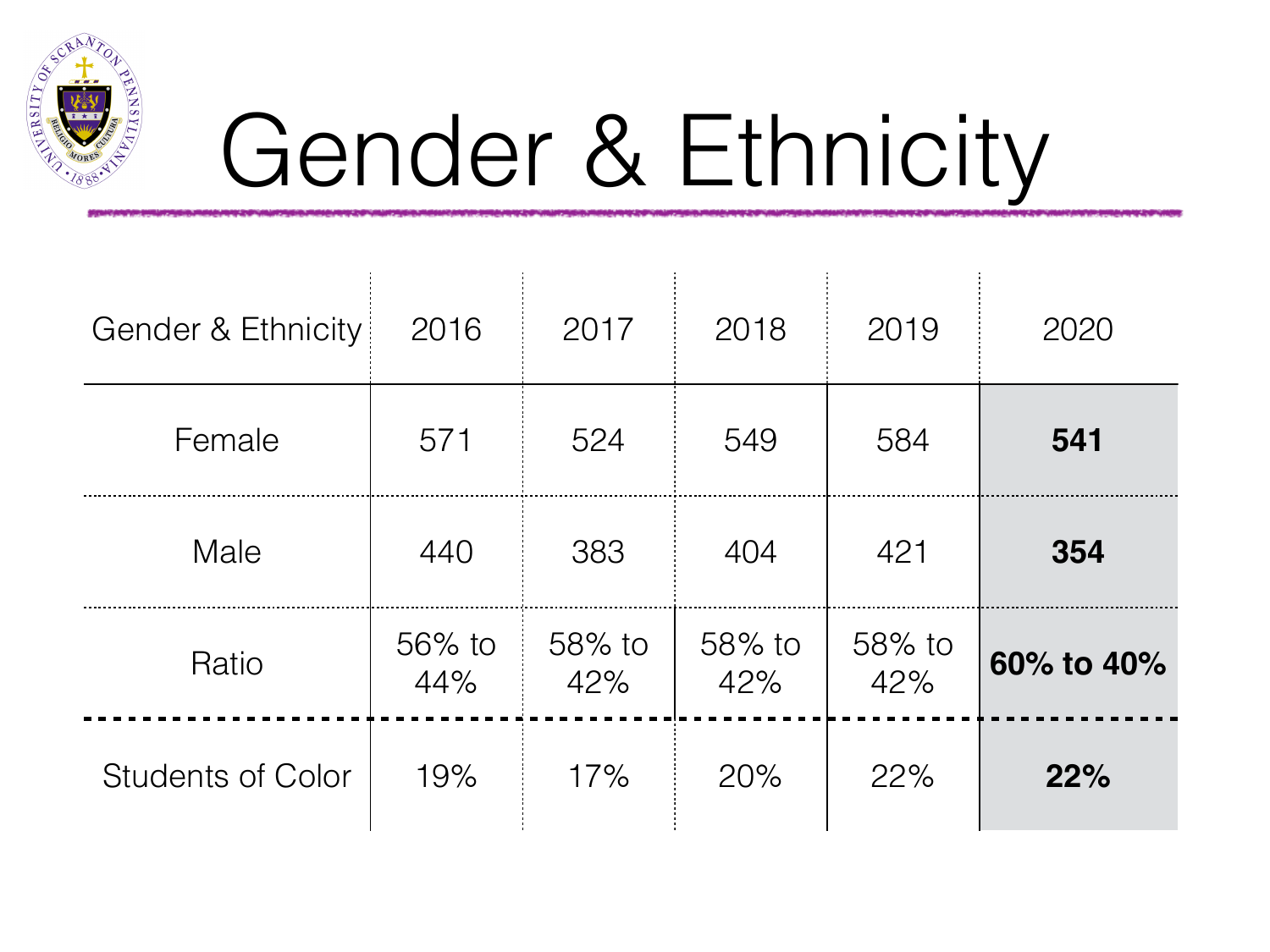

## Residence Status

| <b>Residence Status</b>                | 2016            | 2017          | 2018          | 2019          | 2020          |
|----------------------------------------|-----------------|---------------|---------------|---------------|---------------|
| Residential                            | 915             | 810           | 836           | 880           | 761           |
| Commuter                               | 96              | 97            | 119           | 125           | 84            |
| Ratio                                  | $91\%$ to<br>9% | 89% to<br>11% | 88% to<br>12% | 88% to<br>12% | 85% to<br>15% |
| <b>Local Students</b><br>(10 Counties) | 213             | 201           | 230           | 250           | 206           |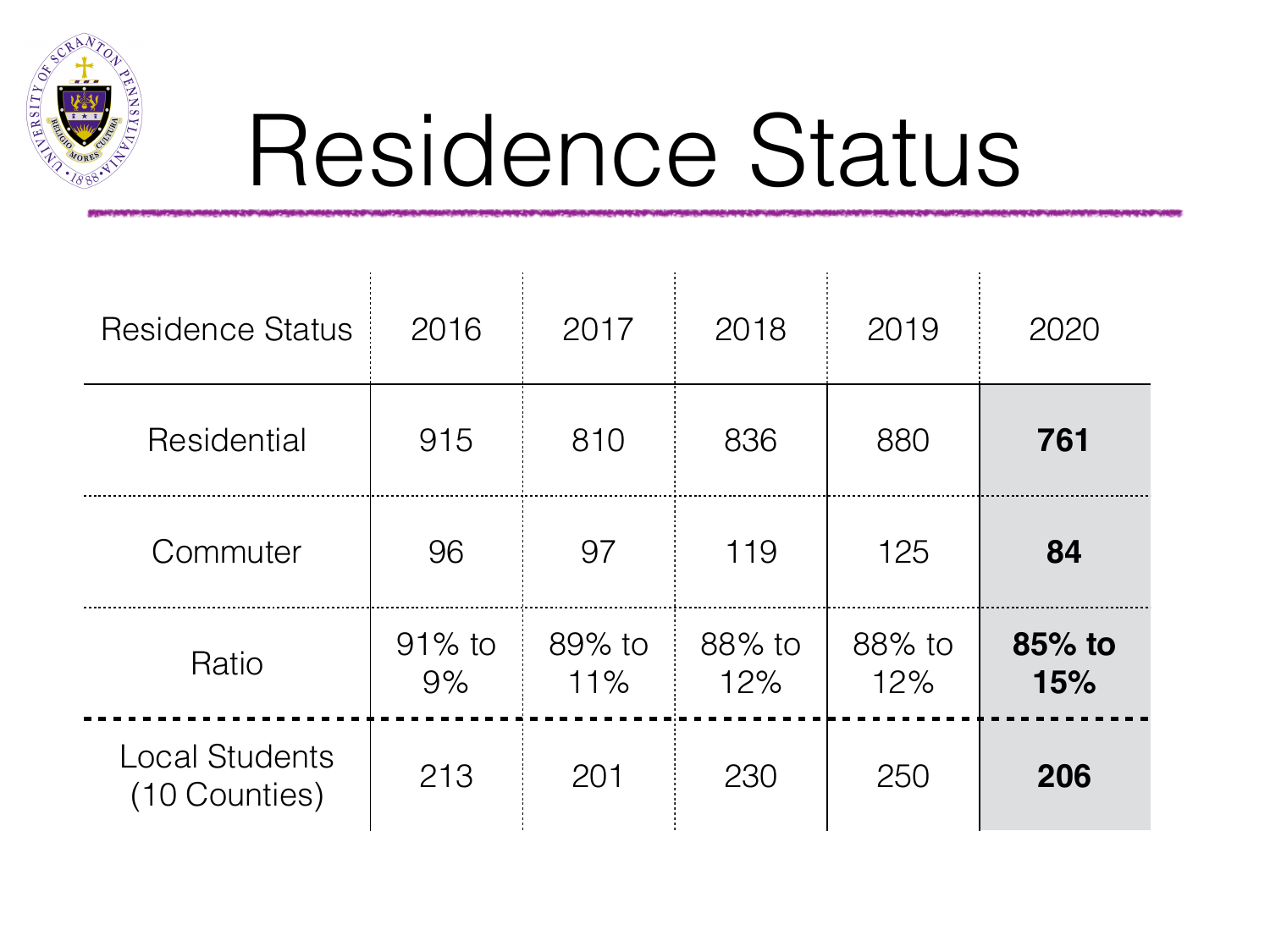

# College Overview

**Enrollment by College**

**Yield Percentage by College**

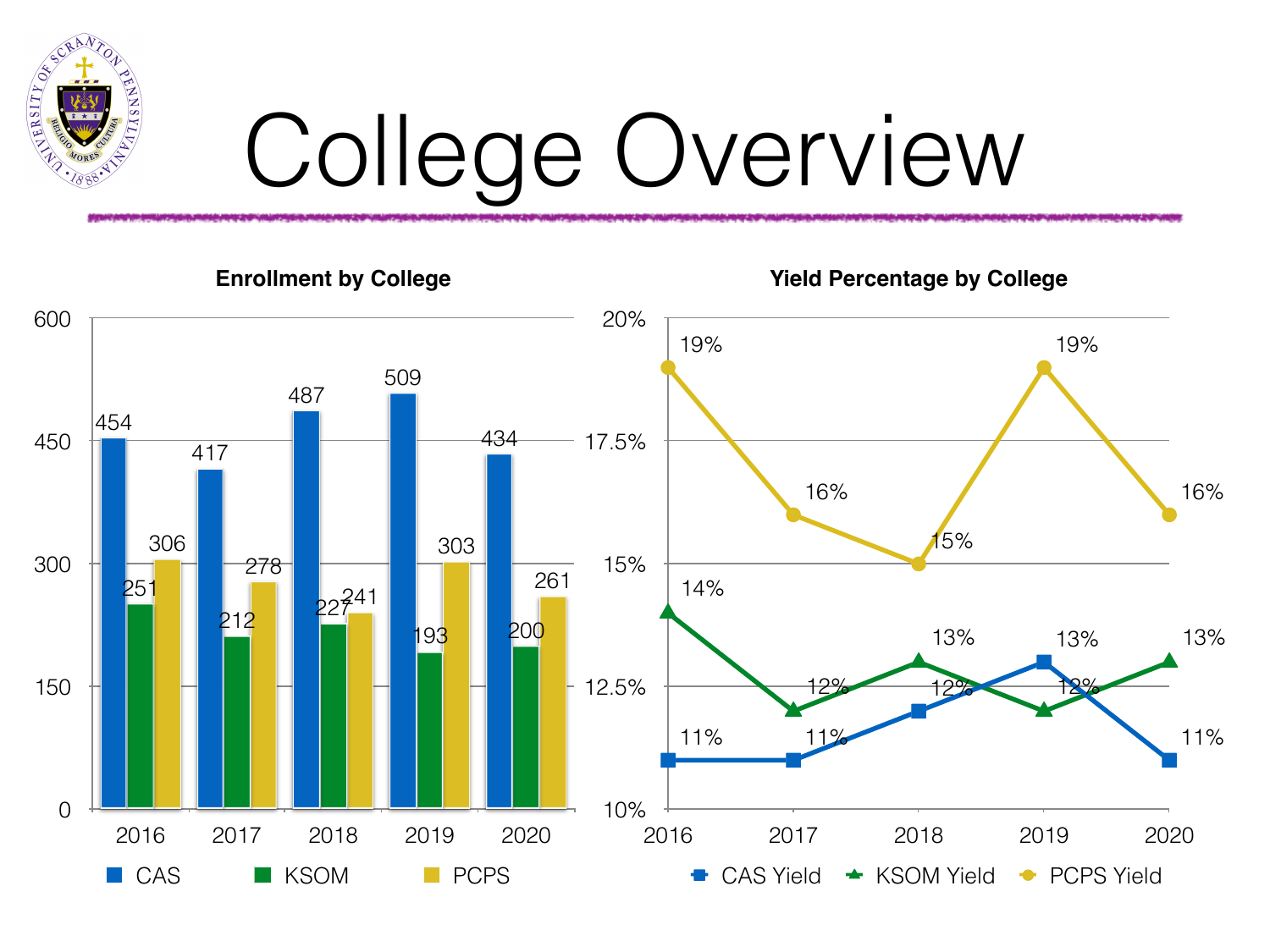

# Discount Rate

## Budget vs Actual Discount Rate w/o Remission



Note: FY2015 includes additional funds for Occupational Therapy.